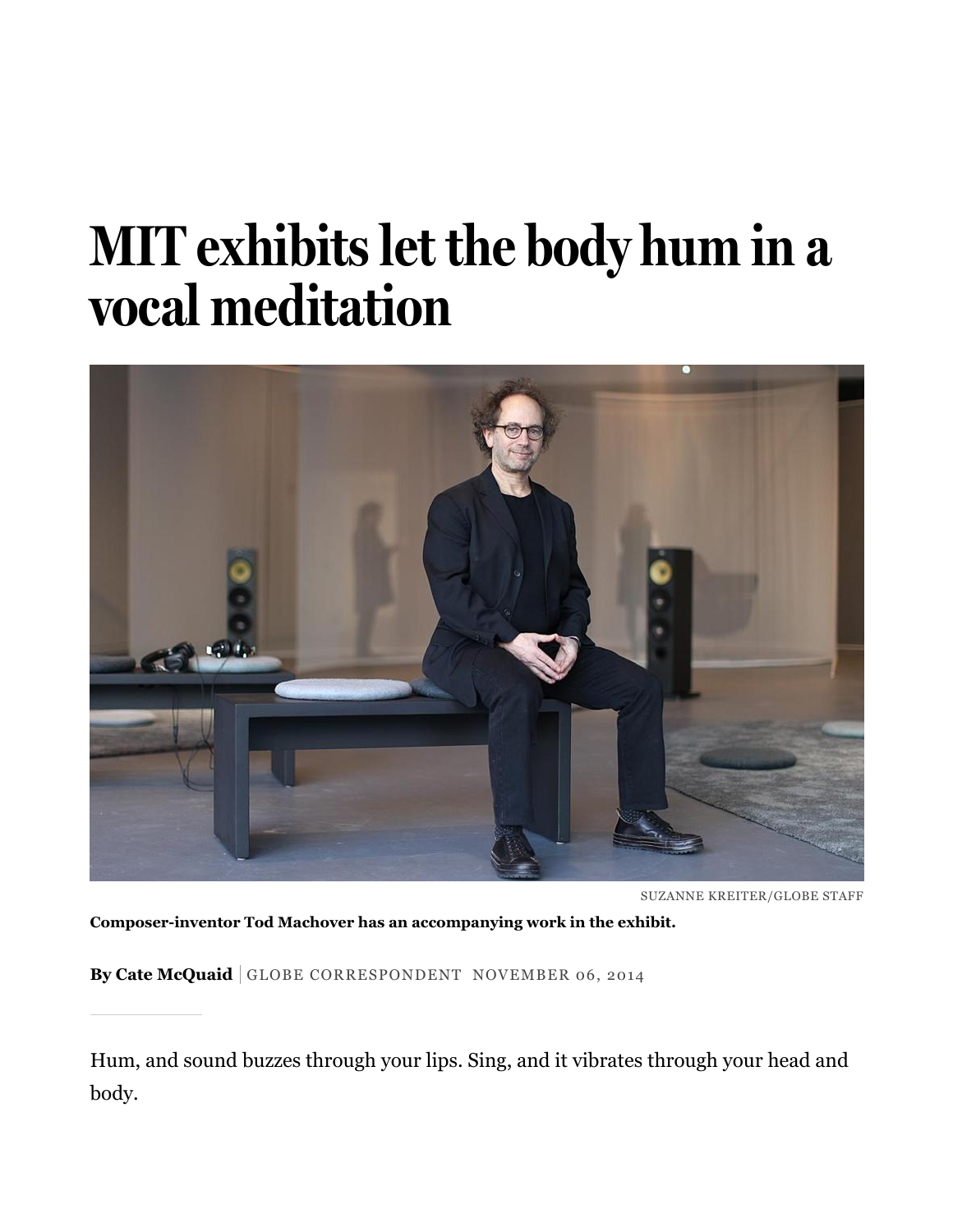Sing at "Vocal Vibrations," the musical installation and inaugural exhibit at Le Laboratoire Cambridge, a new art and design center, and those vibrations will thrum through a round device you hold in your hands, called an oRb. More than that, as you vary your tone, your pitch, and your timbre, those vibrations will alter, skitter, and slide up and down the oRb, just as they do in your own body.



SUZANNE KREITER/GLOBE STAFF

**Designerarchitect Neri Oxman and David Edwards, founder of Le Laboratoire, with Oxman's Gemini chaise at the new Le Laboratoire Cambridge.**

## [CONTINUE](#page-1-0) READING BELOW ▼

<span id="page-1-0"></span>"Vocal Vibrations" showcases works by composer and inventor Tod Machover and designer and architect Neri Oxman, professors at the MIT Media Lab. In this musical installation, you can sit in an area called the Chapel, and listen to a vocal composition by Machover piped through 10 speakers. It sounds like contemporary sacred music, layered and haunting. Guides in the installation will encourage you to put headphones on and sing — nothing fancy, just a note, and quietly to yourself, if you like.

From there, you proceed through a spiraling hallway veiled in white translucent fabric to the Cocoon. It's a more private area, where only one person, relaxed in a recliner and equipped with headphones and a microphone, can sing along with a second, similar Machover piece, and "listen" to your voice pulsing through the oRb.

"We're used to going into spaces where you're blasted by music," says Machover. "I was interested in a space where the music and the environment is very soft. To allow the general public to be directly involved in making music."

## Vocal Vibrations

Le Laboratoire Cambridge, 650 East Kendall St. , Cambridge 617-262-4969. [http://www.lelaboratoirecambridge.com](http://www.lelaboratoirecambridge.com/)

**Closing date:** through March 22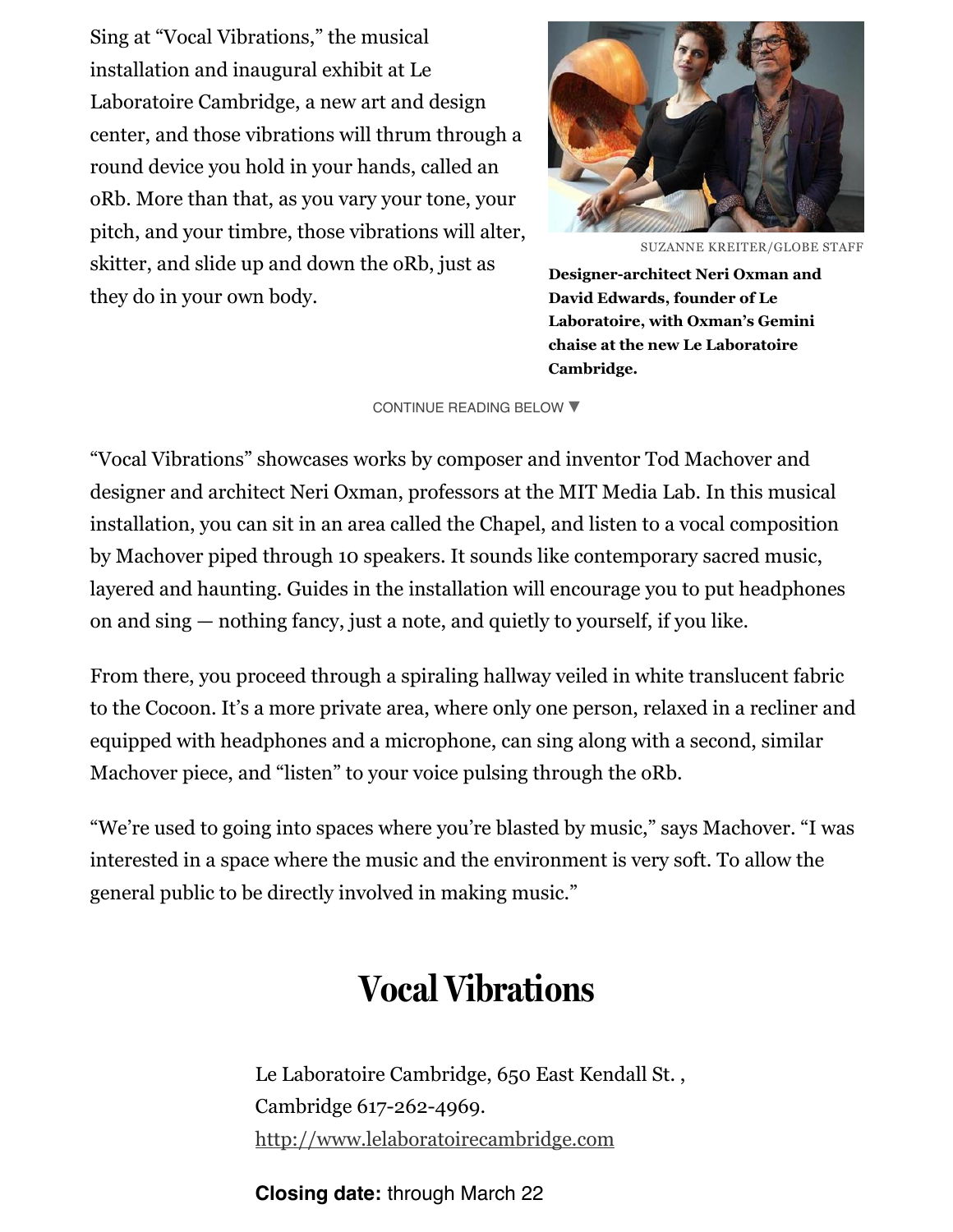Machover was curious about the health implications of people controlling vibrations in their own bodies. He consulted with the Venerable Tenzin Priyadarshi, a Buddhist monk and founder and director of the Dalai Lama Center for Ethics and Transformative Values at MIT.

"I realized this had to do with inventing a new kind of meditation," says Machover. He asked Priyadarshi whether traditional chanting meditations had been studied scientifically. According to Priyadarshi, Machover says, the scientific evidence is slight.

Singing's potential to have healing effects, however, is within the realm of possibility. Rebecca Kleinberger, one of Machover's research assistants, recently completed a master's thesis at MIT on using the voice as a tool for self-reflection. In it, she writes that vibration therapies in the human vocal range have effects on chronic pain, tooth pain, circulation, and more.

David Edwards, founder of Le Laboratoire Cambridge (and the original Le Lab in Paris in 2007), sees "Vocal Vibrations" as an experiment. "Vibrations have a lot of impact on cellular life, on cellular disease, on cartilage," he says. "So presumably, while health influences voice, voice probably influences health."

The music, in recordings by the Blue Heron choir and soprano Sara Heaton, blends elements of early Renaissance music and Tuvan throat singing. Always, there's a D note to anchor a listener, and that  $D - a$  pitch easily accessible to just about any voice  $-\text{ is}$ where Machover invites singers to enter.

"If it's low in your range, the lower you go, the more your body vibrates," he says.

Less an art installation than a means of self-reflection through sound, "Vocal Vibrations" aims to help visitors heighten perceptions of vibration in their bodies.

But then there's Oxman's Gemini chaise, which sits on a plinth in the Chapel. It's a sight to behold.

The shell, which scoops above the head of its occupant, is crafted from milled wood. The upholstery  $-$  if it's fair to call it that  $-$  is made with a 3-D printer, using 44 materials in a variety of combinations of softness, opacity, and color. It looks almost reptilian, like a skin of glowing nodules of different sizes, sweeping from orange to yellow.